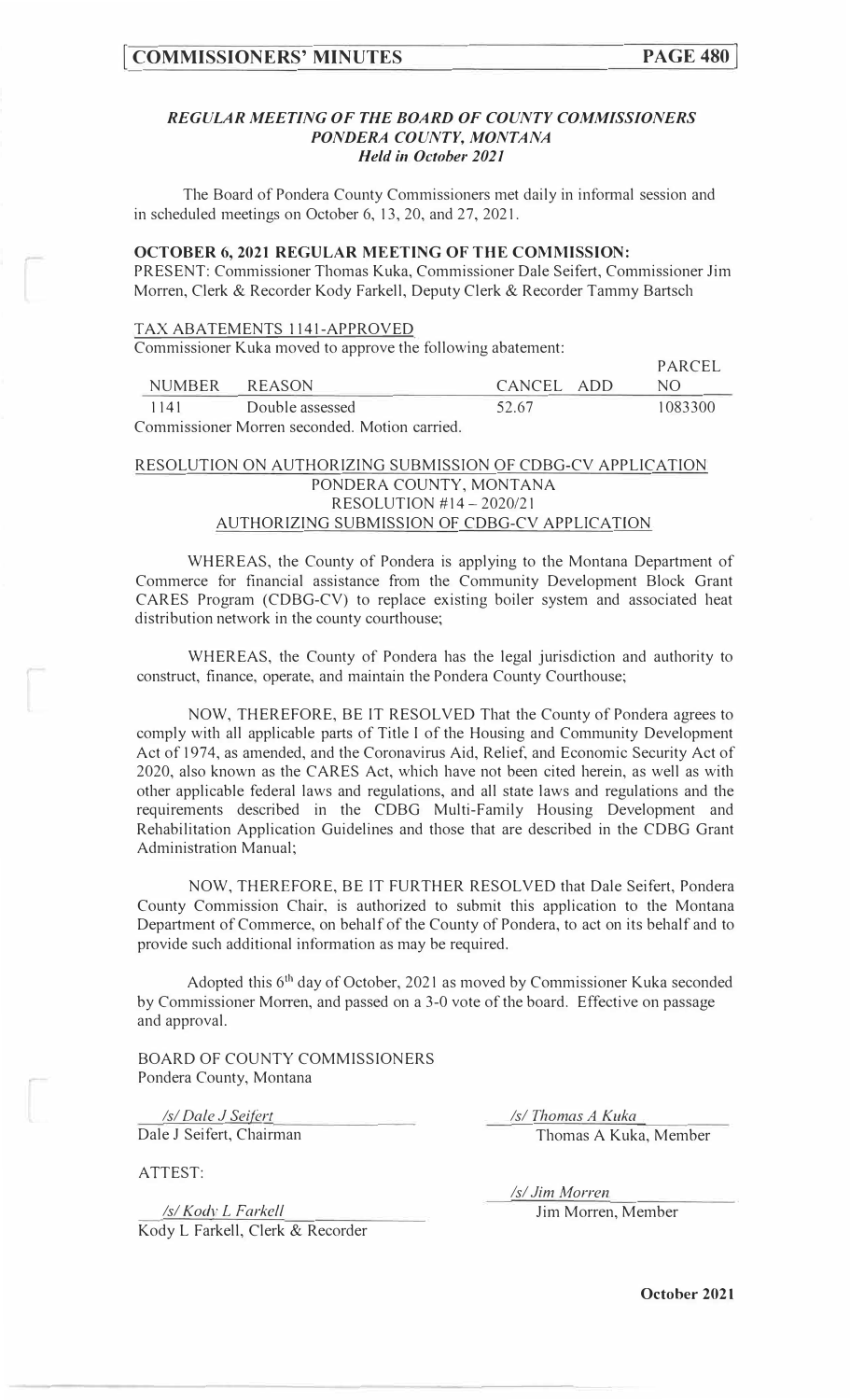## TREASURER'S SECURITIES REPORT

The following are the investments as of SEPTEMBER 30, 2021

**STIP** \$2002000.00 @ .1253042%

## **STOCKMAN BANK BALANCES** \$4977436.88

| STOCKMAN BANK-Collateral Report |              |        |              |                     |          |
|---------------------------------|--------------|--------|--------------|---------------------|----------|
| 3130AJYL7                       | \$845,000.00 |        | FHLB 2001082 | .19%                | 08/12/22 |
| 3130AHSR5                       | 5,125,000.00 |        | FHLB 2001017 | 1.63%               | 12/20/21 |
| 3133ELFR0                       | 700,000.00   |        | FFCB 2001022 | 1.63%               | 12/27/21 |
| 3133EL6R0                       | 600,000.00   |        | FFCB 2001064 | .15%                | 09/09/22 |
| 33133EL3U6                      | 700,000.00   |        | FFCB 2001050 | .18%                | 02/01/23 |
| 3130ANLU2                       | 1,000,00000  |        | FHLB 2001113 | $.31\%$             | 02/23/24 |
| <b>RAYMOND JAMES</b>            |              |        |              |                     |          |
| 14042RMS7                       | \$250,000.00 | 2.200% |              | Due 08/07/2023 (CD) |          |
| 254672T24                       | \$250,000.00 | 2.000% |              | Due 11/23/2021 (CD) |          |
| 38149MCZ4                       | \$250,000.00 | 2.15%  |              | Due 07/18/2022 (CD) |          |
| 61690UED8                       | \$250,000.00 | 2.850% |              | Due 02/14/2022 (CD) |          |
| 795451AN3                       | \$250.000.00 | 1.05%  |              | Due 08/18/2026 (CD) |          |

## **INDEPENDENCE BANK**

| CDARS 1024617269 | 02/03/22 | .44901% | \$500,000.00   |
|------------------|----------|---------|----------------|
| CDARS 1023886398 | 06/02/22 | .80675% | \$500,000.00   |
| CDARS 1024268574 | 10/07/21 | $.35\%$ | \$500,000.00   |
| CDARS 1024356902 | 11/04/21 | .44901% | \$1,000,000.00 |
| CDARS 1024356937 | 11/04/21 | .3494%  | \$1,000,000.00 |
| CDARS 1024413973 | 12/02/21 | .44901% | \$1,000,000.00 |
| CDARS 1025163547 | 08/11/22 | .24968% | \$500,000.00   |
| CDARS 1025163555 | 08/10/23 | .3494%  | \$500,000.00   |
| CDARS 1025220281 | 08/31/23 | .3494%  | \$1,000,000.00 |
| CDARS 1025220265 | 09/01/22 | .24968% | \$1,000,000.00 |
|                  |          |         |                |

### **OCTOBER 13, 2021 REGULAR MEETING OF THE COMMISSION:**

PRESENT: Commissioner Thomas Kuka, Commissioner Dale Seifert, Commissioner Jim Morren, Clerk & Recorder Kody Farkell, Deputy Clerk & Recorder Tammy Bartsch

#### PRE-CONSTRUCTION SERVICES FOR THE COURTHOUSE BOILER AND HVAC-

Commissioner Morren moved to approve the pre-construction services for the courthouse boiler and HY AC from Ameresco Inc. The pre-construction services will cost \$45,000.00 and take approximately five months to complete. Funds for the project will be paid for from the General Capital Improvement Fund. Commissioner Kuka seconded. Motion carried.

## SEPTEMBER COMMISSION MINUTES APPROVED

Commissioner Morren moved and Commissioner Kuka seconded to approve the September 2021 Minutes of the Commission. Motion carried

## **OCTOBER 20, 2021 REGULAR MEETING OF THE COMMISSION:**

PRESENT: Commissioner Thomas Kuka, Commissioner Dale Seifert, Commissioner Jim Morren, Clerk & Recorder Kody Farkell, Deputy Clerk & Recorder Tammy Bartsch

### TASK ORDER AMENDMENT #1- COVID IMMUNIZATION SERVICES GRANT APPROVED

Commissioner Kuka moved and Commissioner Morren seconded to approve amendment #1 the IAP grant through the Montana Department of Health & Human Services. The amendment provides additional funding to local health jurisdiction to participate in COVID-19 vaccination planning in the amount is for \$56,736.00. Motion carried.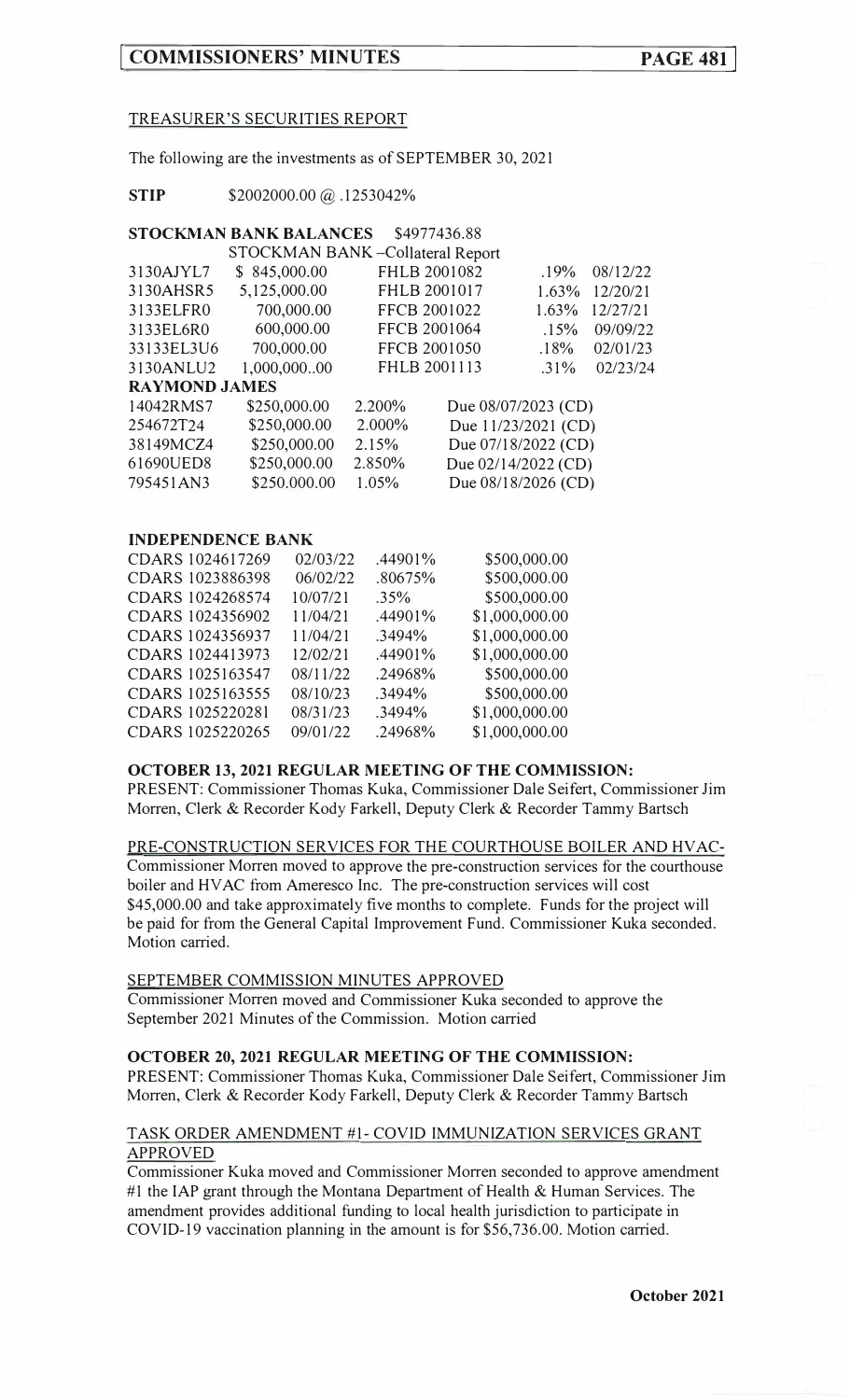#### DATE, TIME AND PLACE SET FOR PUBLIC HEARING OF PROPOSED OFFICE CLOSINGS ON THE DAY AFTER THANKSGIVING

Commissioner Morren moved to set Wednesday, November 10, 2021 at 10:00 a.m. in the County Commissioners office as the date, time and place for a public hearing on the proposal to close the county offices on the day after Thanksgiving. Commissioner Kuka seconded. Motion carried.

## SET DATE, TIME, PLACE TO CANVASS NOVEMBER 2 ELECTION RESULTS

Commissioner Morren moved and Commissioner Kuka seconded to set November 15, 2021 at 10:00 a.m. in the Commissioners' Office as the date, time, and place for the Canvass of the 2021 City of Conrad Municipal General Election. Motion carried.

### **OCTOBER 27, 2021 REGULAR MEETING OF THE COMMISSION:**

PRESENT: Commissioner Thomas Kuka, Commissioner Dale Seifert, Commissioner Jim Morren, Clerk & Recorder Kody Farkell, Deputy Clerk & Recorder Tammy Bartsch

#### TAX ABATEMENTS 1142-APPROVED

Commissioner Kuka moved to approve the following abatement:

| <b>NUMBER</b> | REASON                                        | CANCEL ADD | PARCEL<br>NO. |
|---------------|-----------------------------------------------|------------|---------------|
| 1142          | No one living in mobile home                  | 188.00     | 2003100       |
|               | Commissioner Morren seconded. Motion carried. |            |               |

## RENEWAL OF INMATE EXCESS MEDICAL INSURANCE

Commissioner Morren moved and Commissioner Kuka seconded to renew the Inmate Excess Medical Insurance with Correctional Risk Services, Inc. at the rate of \$1.20 per inmate per day for medical coverage, mental/nervous disorder treatment, substance abuse treatment, pregnancy, and AIDS/ARD/HIV treatment. Effective dates of coverage: November 1, 2021 to October 31, 2022. Motion carried.

## CLAIM FOR INDIGENT BURIAL APPROVED FOR PAYMENT

Commissioner Kuka moved to approve payment of \$750 for a burial of indigent residents of the county. Commissioner Morren seconded. Motion carried.

### REVISED JOB DESCRIPTION FOR PONDERA COUNTY CONTACT TRACING COORDINATOR AND PUBLIC HEALTH DEPARTMENT ADMINISTRATIVE ASSISTANT-APPROVED

Commissioner Morren moved and Commissioner Kuka seconded the approval of the revised job description for Pondera County Contact Tracing Coordinator and Public Health Department Administrative Assistant. Motion carried.

#### BROKER FIRM ADDED FOR COUNTY TREASURER INVESTMENTS

Commissioner Morren moved and Commissioner Kuka seconded to delegate Pondera County Treasurer Elaine McLean, and any Deputy County Treasurers permitted by Treasurer McLean, as designated investors with Buchanan Capital Inc. on behalf of Pondera County. Motion carried.

## CLAIMS APPROVED FOR PAYMENT

| <b>FUND</b> |                                    |           |
|-------------|------------------------------------|-----------|
| Fund        | <b>Fund Description</b>            |           |
| 1(000)      | <b>GENERAL</b>                     | 58.282.55 |
| 2110        | <b>ROAD</b>                        | 17.964.56 |
| 2130        | <b>BRIDGE</b>                      | 220.79    |
| 2140        | WEED                               | 1.311.49  |
| 2170        | <b>AIRPORT</b>                     | 3.505.13  |
| 223()       | AMBULANCE                          | 135.89    |
| 2290        | <b>EXTENSION SERVICE</b>           | 12,062.49 |
| 2300        | PUBLIC SAFETY (LAW<br>ENFORCEMENT) | 14,026.71 |
| 2390        | DRUG FORFEITURE                    | 429.95    |

**October 2021**